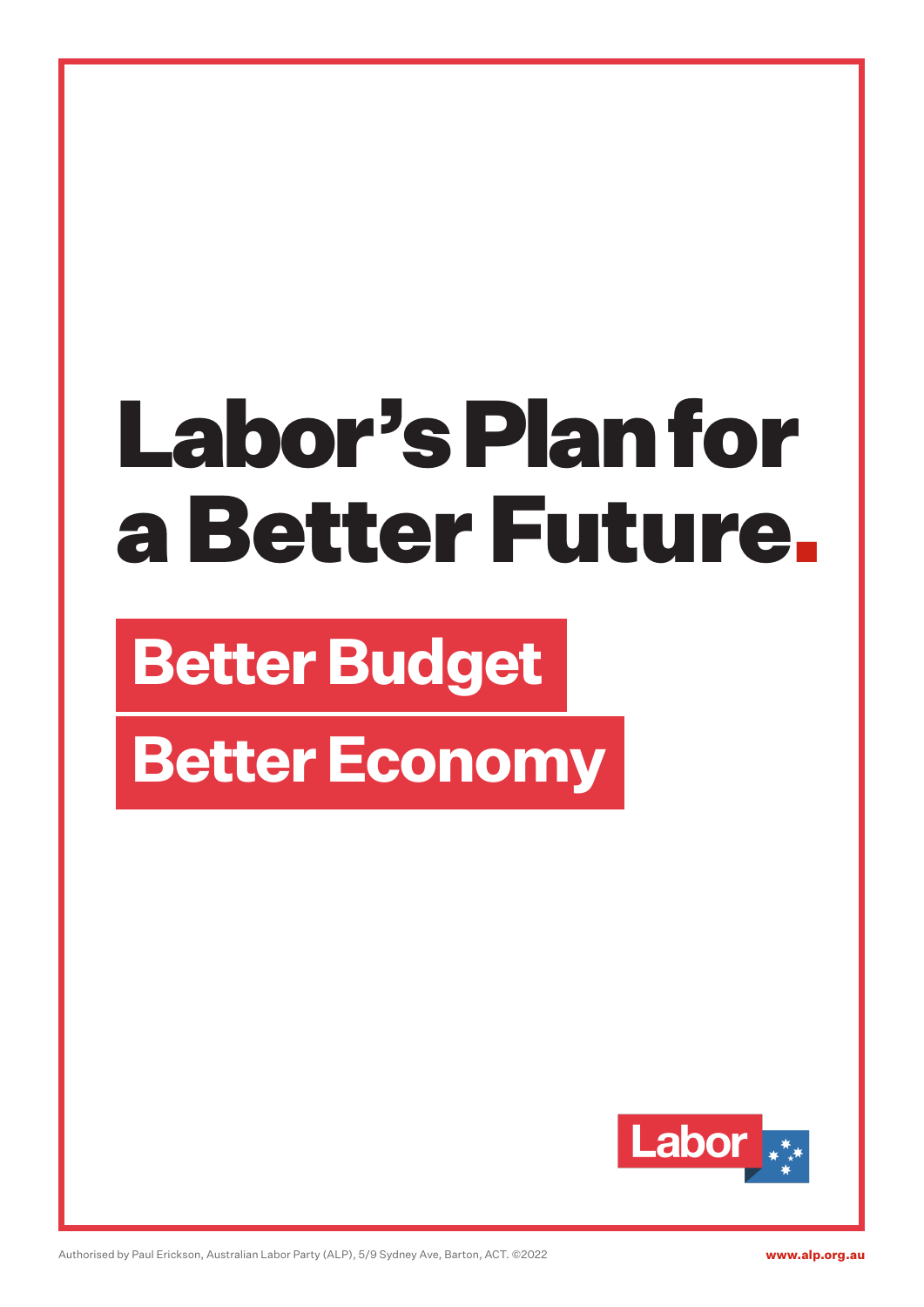### Foreword.

#### Labor's Plan for a Better Economy, Better Budget and Better Future

A better future relies on a stronger, broader, more inclusive, and more sustainable economy – powered by cleaner and cheaper energy, a better-trained workforce with higher participation, and key investments in the care economy, digital economy, and a Future Made in Australia.

Labor's comprehensive Economic Plan will boost productivity and expand the capacity of the economy to address high and rising inflation, falling real wages, and a trillion dollars in debt with not enough to show for it.

This will give Australians the best chance to keep up with the skyrocketing costs of living, secure more of the opportunities of a recovering economy, and get ahead.

Labor's Budget Strategy is responsible and carefully calibrated to the economic circumstances, the growing challenges faced by hardworking Australians and our priorities.

We will deliver on our commitments by prioritising smart and targeted investments that generate an economic dividend and by cracking down on the Liberals' waste, rorts and economic mismanagement.

Our commitments are modest and represent no more than an additional 0.4 per cent of the total budget in any year of the forward estimates but will deliver significant and meaningful ongoing cost of living relief and long-term economic benefits.

Labor's plan is fully costed and will deliver a Better Future for Australians.

Cel

**Jim Chalmers MP** Shadow Treasurer

Laty Garrey 2

**Senator Katy Gallagher** Shadow Finance Minister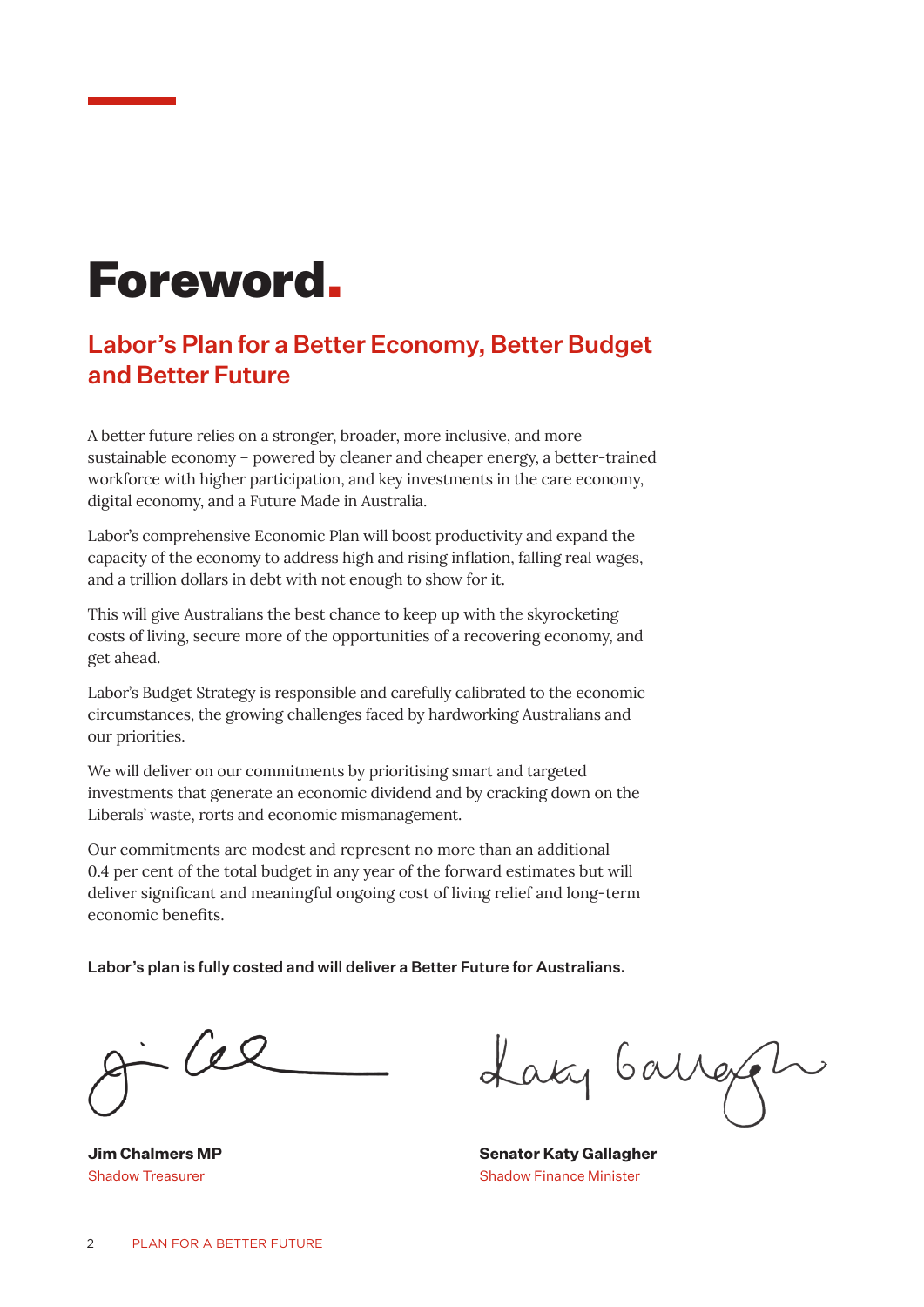## Labor's Economic Plan and Budget Strategy.

Labor's Economic Plan will alleviate supply side pressures by enhancing the productive capacity of the economy, will facilitate higher wages growth and will help families manage the skyrocketing costs of living.

Under our five-point Economic Plan, Labor will:

- Invest in cleaner and cheaper energy through our Powering Australia policy cutting power bills by \$275 a year by 2025, unlocking \$76 billion in investment and creating over 600,000 jobs, most of these in the regions.
- Better train our workforce through fee-free TAFE and more university places to equip Australians with critical skills to address the nation's skill crisis.
- Invest in cheaper child care which will reduce cost pressures for  $1.26$  million working families, unlocking the equivalent of an additional 44,000 full-time workers and boost GDP through higher workforce participation by at least three times as much as the Government's alternative.
- Invest in infrastructure including upgrading the NBN as the first step in modernising our digital economy to begin capturing the digital economic opportunity, which could be worth up to \$207 billion in GDP per year by 2030 if Australia caught up to global leaders.
- Create a Future Made in Australia with procurement and co-investment plans through the National Reconstruction Fund to stimulate billions of dollars in private investment, secure supply chains and revitalise regions through more jobs and opportunities in more parts of the country.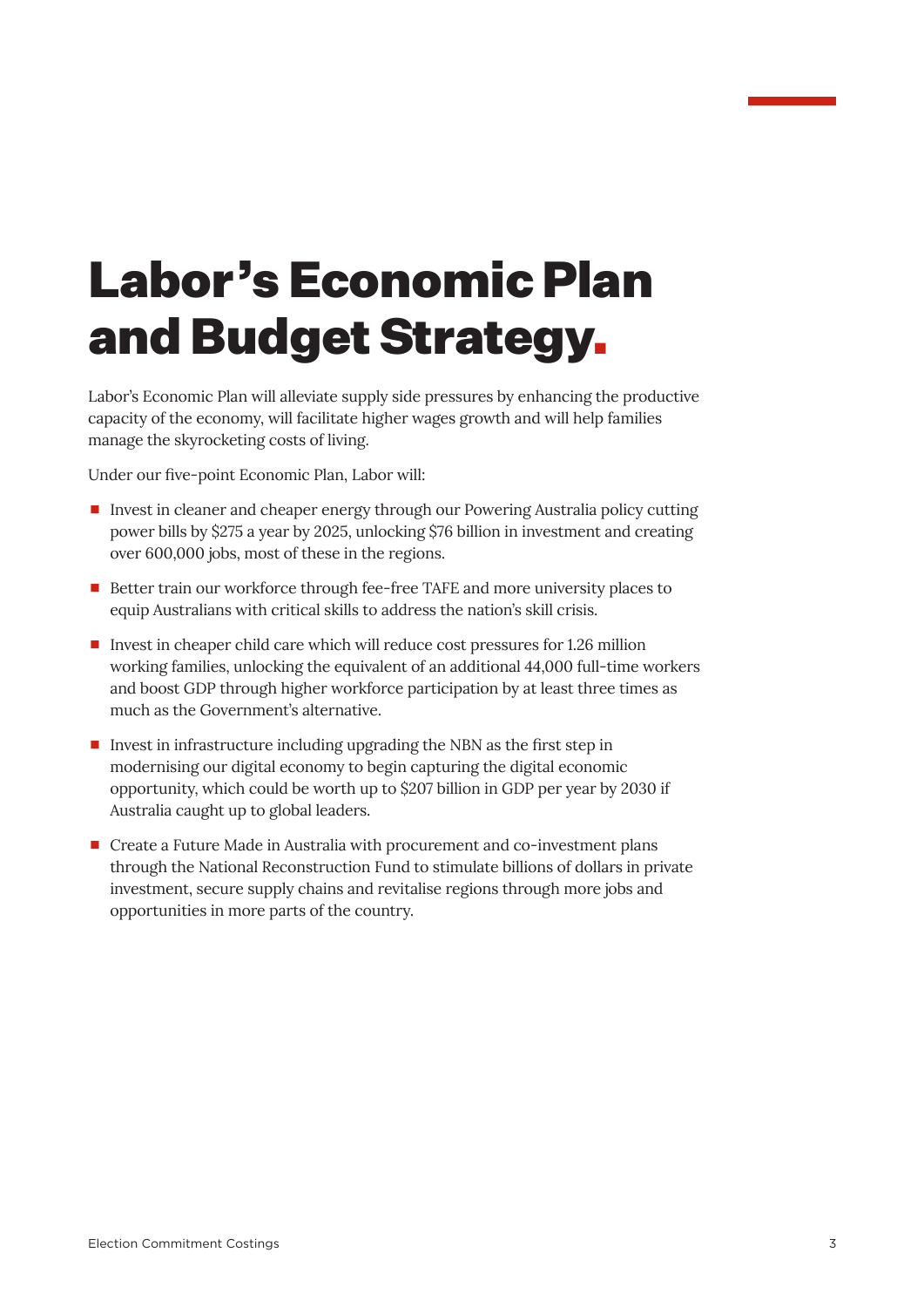#### Labor's Economic Plan will support our Budget Strategy.

The best way to fix the Budget and pay down debt is to lift growth and boost incomes, and the best way to improve the economy and lift growth is to make smart and responsible investments to expand productive capacity, so the economy can grow faster than debt.

Labor will:

- Expand the capacity of the economy so that it can grow faster than debt.
- **Prioritise spending based on quality investments to ensure our policies are the** most efficient ways to achieve maximum economic benefit, while delivering real outcomes for Australians in essential areas like Medicare, aged care and child care.
- Crack down on waste, rorts and mismanagement, including by conducting a waste audit and by trimming spending on consultants, contractors and labour hire.
- Ensure multinationals pay their fair share of tax in Australia.

Labor understands that there is not scope to spend on every good idea and that we can't undo the damage done over a decade in one Budget or even one term – and that we need to prioritise, and sequence and be responsible.

Our priorities when it comes to new spending are to:

- Create jobs and boost participation.
- $\blacksquare$  Invest in lifting productivity, especially through investment in human capital.
- Generate new business investment.
- Increase wages and grow incomes.

Labor's Economic Plan provides confidence in our ability to invest in a stronger, broader, more inclusive, and more sustainable economy. This includes significant cost of living support for families through child care reform, investments in cleaner and cheaper energy, and strengthening Medicare.

Labor has followed a rigorous process to consider each policy in light of these priorities to ensure that they are the most efficient way to deliver the most benefit to our economy, its workers, families, employers and communities.

Labor has worked closely with the independent Parliamentary Budget Office over the last three years in finalising our budget position. Labor's election commitments are either fully costed through the Parliamentary Budget Office, are capped commitments or are matching a Government policy commitment costed by Treasury and the Department of Finance.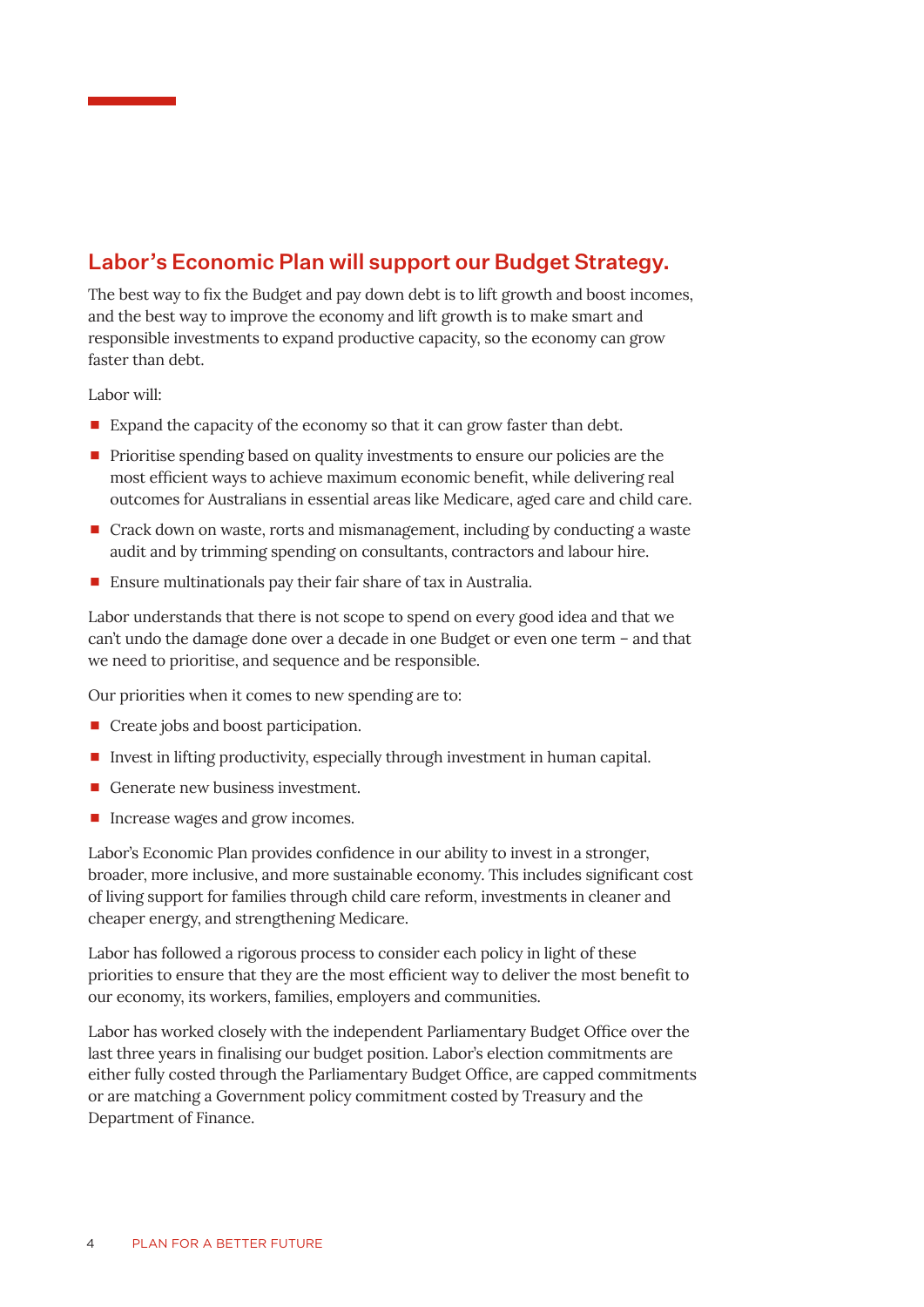## Liberal Budget mismangement.

The Liberals have been the most wasteful government since Federation. Scott Morrison – as Treasurer and Prime Minister – has overseen a budget riddled with rorts and slush funds, and weighed down by waste.

After promising surpluses in the first and every year, this Liberal Government has delivered more consecutive deficits than any government since the 1920s.

They doubled the debt before the pandemic and have now racked up \$1 trillion in debt, with not enough to show for it.

Key examples of the Liberals' rorts and waste include:

- \$19.7 billion in JobKeeper payments to companies with rising revenues.
- **55.7 billion** spent buying votes from slush funds targeted at Coalition or marginal seats.
- **5.5 billion** on submarines that we will never see be built.
- $\bullet$  **\$1 billion** in government advertising.

Scott Morrison has treated taxpayers' money like it is Liberal Party money, and an Albanese Labor Government will end this Government's rorts and waste.

#### Ending the rorts

Labor will put an end to the record rorts and waste that have riddled the budget under Scott Morrison. We will start by reducing the uncommitted funding in the Community Development Grants Program by \$350 million and returning the Regionalisation Fund to the budget. These two decisions alone will repair the budget by \$750 million over the forward estimates.

#### Waste audit

Labor will also improve the quality of investments from the budget by reducing wasteful spending. An incoming Labor Government will conduct a waste audit across government. The audit will be conducted by the Department of Finance and Treasury, to identify additional savings to repair the budget.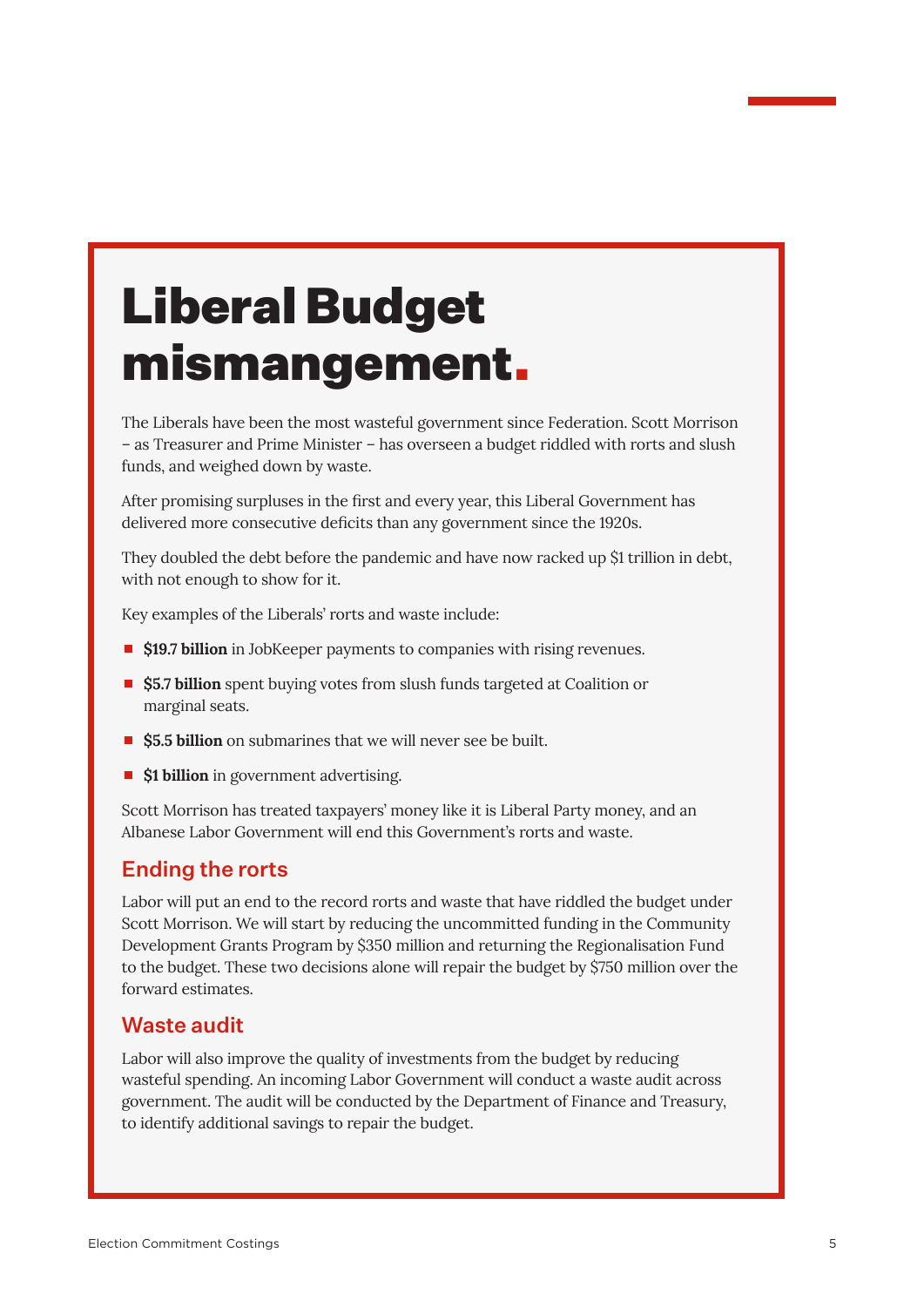## Budget impact of Labor's commitments.

Labor's Plan for a Better Future is fully costed and reflects the priorities and choices of an Albanese Labor Government.

Our investments are smart and targeted to deliver economic value, and our offsets are responsible.

The difference between Labor and the Government's budget positions is a clear statement of the choice at this election: an Albanese Government will deliver a Better Future with cheaper child care, cheaper and cleaner energy and a better trained workforce.

Our policy commitments will have a net aggregate impact of \$7.4 billion over the forward estimates compared to the underlying cash balance outlined in the 2022 PEFO.

Labor's election commitments are measured and modest compared to the Government's commitments in the election period (2021 MYEFO, 2022 Budget), which total \$45 billion and \$39 billion respectively.



#### **Net impact of decisions**

Coalition budget decisions vs Labor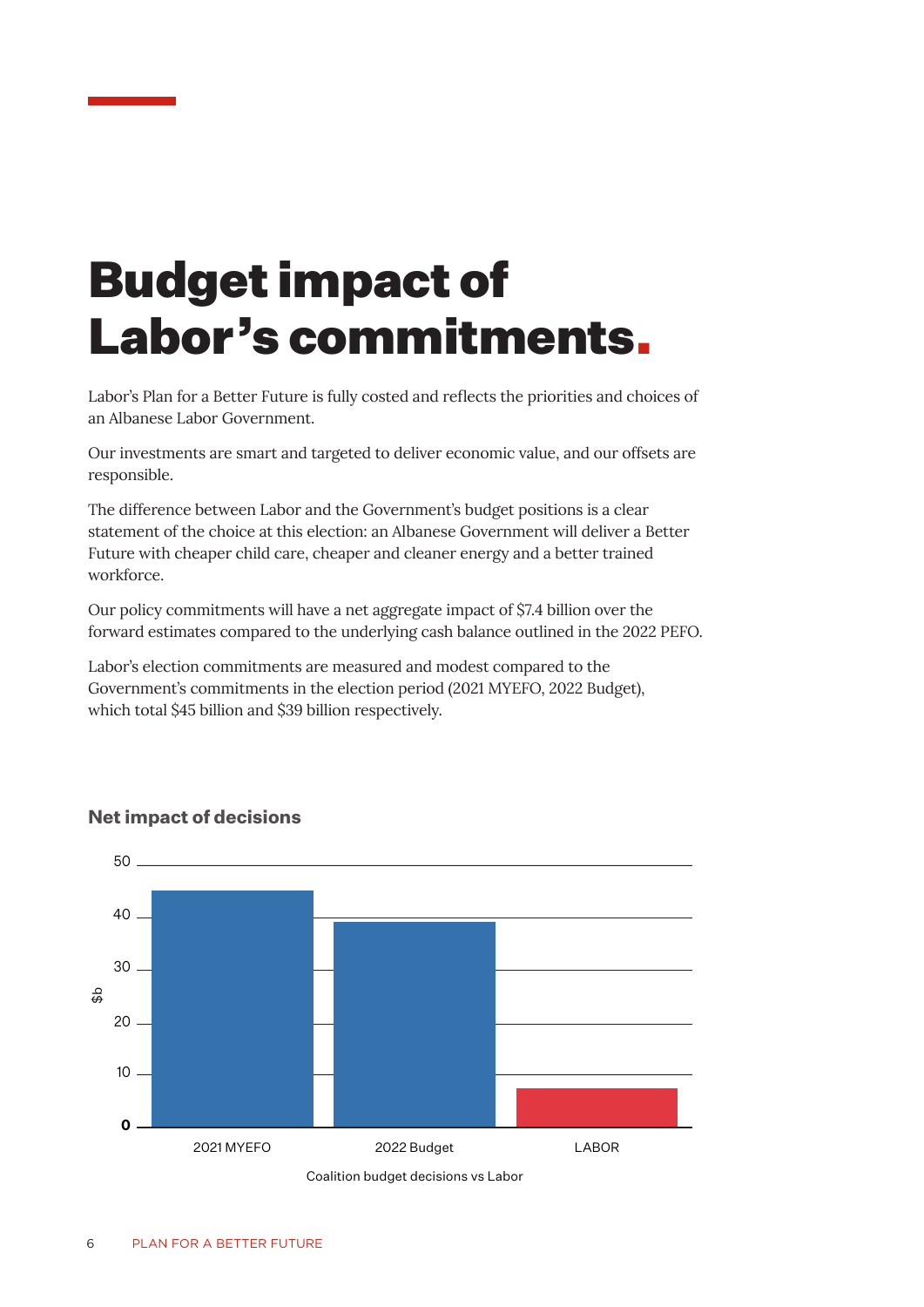Labor's Budget Strategy is supported by a responsible package of \$11.5 billion in budget improvements to offset the majority of Labor's election commitments that include:

- Ending the waste and rorts.
- $\blacksquare$  Trimming spending on consultants, contractors and labour hire.
- Trimming spending on advertising, legal and travel.
- Increasing foreign investment fees and penalties.
- Extending and boosting existing ATO programs.
- **Ensuring multinationals pay their fair share of tax.**

This means that Labor's budget position over the forward estimates sees:

- Deficits decline both in dollar terms and as a percentage of the economy each year over the forward estimates.
- **Spending as a per cent of GDP decline in each year over the forward estimates.**

To put the difference in context, it is:

- No larger than 3.5 per cent of the total deficits over the forward estimates.
- Less than 0.1 per cent of GDP in any year of the forward estimates.
- **Less than 3 per cent of the debt accrued by the Liberals before the pandemic began.**
- Less than half of the \$19.7 billion of waste that went to firms that increased their earnings during the pandemic.
- $\blacksquare$  Less than a fifth of the \$39 billion in net spending that was outlined by the Morrison Government in the 2022 Budget without any offsets, which followed \$45 billion in net spending in the 2021-22 MYEFO that was not offset.

#### **Budget position**

| Underlying Cash Balance (\$b)            | 2022-23 | 2023-24 | 2024-25 | 2025-26 |
|------------------------------------------|---------|---------|---------|---------|
| 2022 PEFO                                | $-77.9$ | -56.5   | $-47.1$ | $-42.9$ |
| ALP Underlying Cash Balance              | $-79.1$ | $-58.3$ | $-49.3$ | $-45.2$ |
| IMPACT OF ALP COMMITMENTS <sup>(a)</sup> | $-1.1$  | $-1.7$  | $-2.2$  | $-2.3$  |

(a) Includes impact of public debt interest (PDI)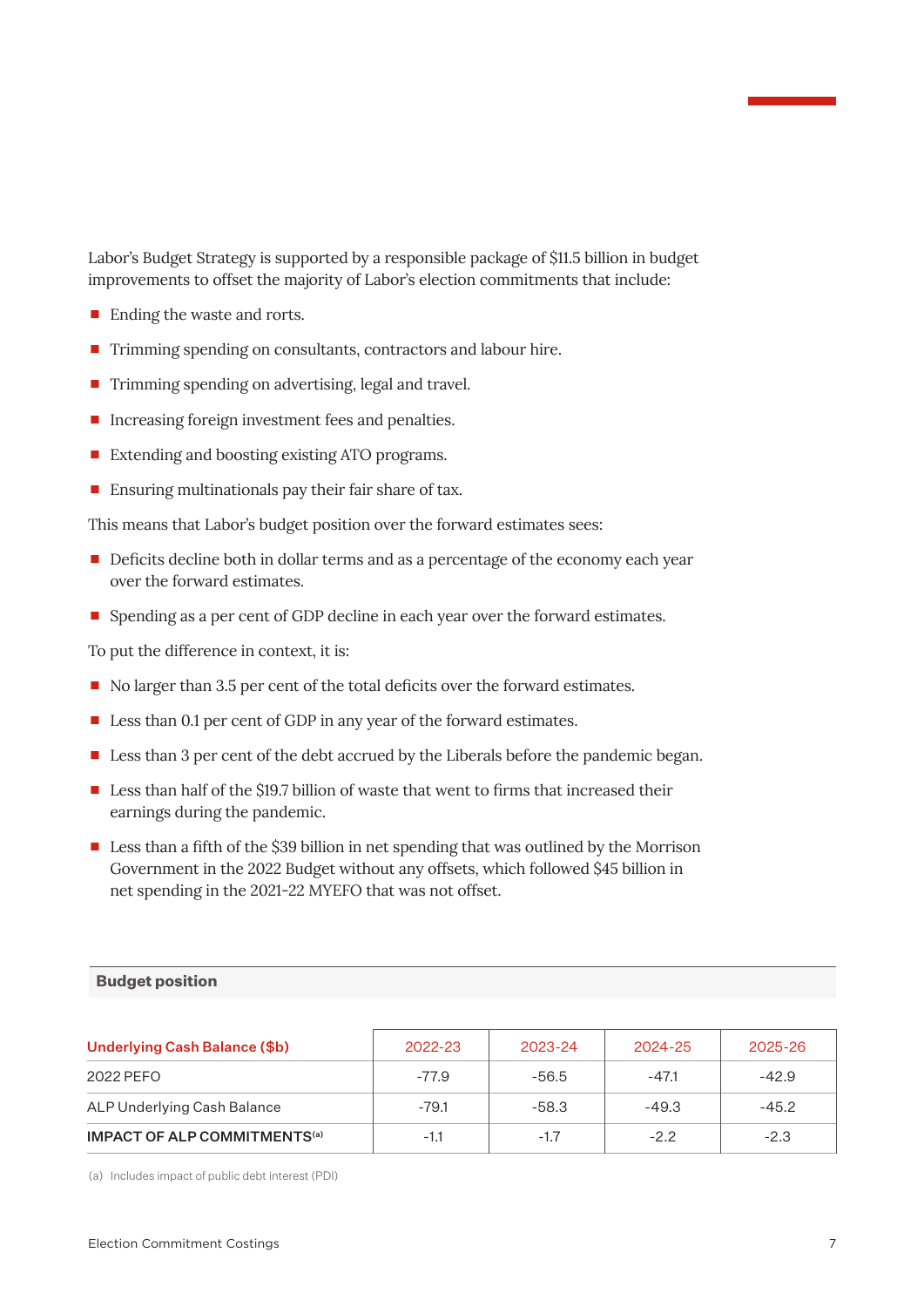|                                                                                                                                               | 2022-23                     | 2023-24                     | 2024-25                     | 2025-26                     |
|-----------------------------------------------------------------------------------------------------------------------------------------------|-----------------------------|-----------------------------|-----------------------------|-----------------------------|
|                                                                                                                                               | $$\mathsf{(}}\mathsf{Sm}$)$ | $$\mathsf{(}}\mathsf{Sm}$)$ | $$\mathsf{(}}\mathsf{Sm}$)$ | $$\mathsf{(}}\mathsf{Sm}$)$ |
| Animal Welfare Strategy                                                                                                                       | $-2.3$                      | $-2.3$                      | $-2.3$                      | $-2.3$                      |
| <b>Biosecurity Dogs and Trainers</b>                                                                                                          | $-1.2$                      | $-2.1$                      | $-2.1$                      | $-2.1$                      |
| <b>Cairns Water Security Project</b>                                                                                                          | 0.0                         | $-10.0$                     | $-43.8$                     | $-53.8$                     |
| Coastal Marine Ecosystems Centre                                                                                                              | $-15.0$                     | 0.0                         | 0.0                         | 0.0                         |
| Ensure Proper Consultation on Hells Gates Dam<br>proposal - one year deferral                                                                 | 0.0                         | 50.0                        | 50.0                        | 350.0                       |
| Environment Assurance Commissioner - abolition                                                                                                | 2.3                         | 2.3                         | 2.3                         | 2.3                         |
| Expanding the work of the National Institute for Forest<br>Products and Innovation and extending funding for<br><b>Regional Forestry Hubs</b> | $-12.0$                     | $-15.0$                     | $-25.0$                     | $-28.3$                     |
| Forestry Workforce Training Program                                                                                                           | $-0.5$                      | $-1.5$                      | $-4.0$                      | $-4.0$                      |
| Landcare Rangers and Facilitator                                                                                                              | $-19.3$                     | $-19.3$                     | $-19.3$                     | $-19.3$                     |
| Marine Parks Management                                                                                                                       | $-1.0$                      | $-1.0$                      | $-1.0$                      | $-1.0$                      |
| Plan for the Murray-Darling Basin                                                                                                             | $-27.4$                     | $-32.8$                     | $-12.8$                     | $-12.8$                     |
| Reef 2050 Plan                                                                                                                                | 0.0                         | $-31.5$                     | $-31.5$                     | $-31.5$                     |
| Return funding from the Great Barrier Reef Foundation                                                                                         | 88.5                        | 0.0                         | 0.0                         | 0.0                         |
| Saving Native Species Fund                                                                                                                    | $-26.0$                     | $-15.2$                     | $-15.2$                     | $-15.2$                     |
| Shovel Ready Catchment and Reef Restoration Projects                                                                                          | $-21.3$                     | $-21.3$                     | $-21.3$                     | $-21.3$                     |
| Tasmanian Irrigation                                                                                                                          | $-20.0$                     | $-20.0$                     | $-20.0$                     | $-20.0$                     |
| Urban Rivers and Catchments Program                                                                                                           | $-5.0$                      | $-5.0$                      | $-10.0$                     | $-20.0$                     |

#### **Agriculture, Environment and Water**

÷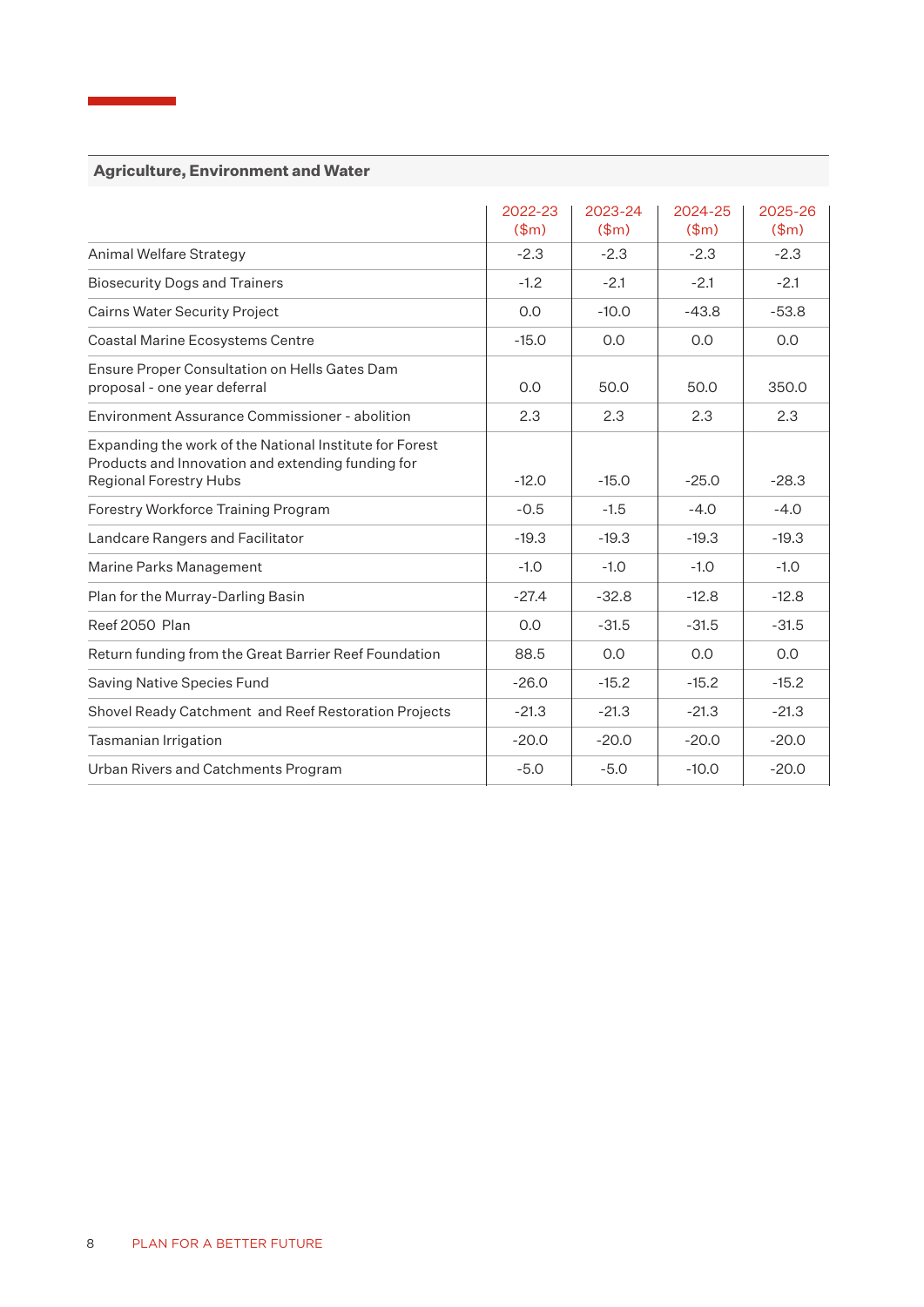|                                                                                             | 2022-23<br>\$m\$ | 2023-24<br>\$m\$ | 2024-25<br>\$m\$ | 2025-26<br>\$m\$ |
|---------------------------------------------------------------------------------------------|------------------|------------------|------------------|------------------|
| A Government that Works for Multicultural Australia                                         | $-0.5$           | $-0.5$           | 0.0              | 0.0              |
| Abolish TPVs and SHEVs and create a new permanent visa                                      | $-39.0$          | $-48.0$          | $-129.0$         | $-191.0$         |
| Advanced Strategic Research Agency <sup>(a)</sup>                                           | 0.0              | 0.0              | 0.0              | 0.0              |
| Anti-racism Strategy                                                                        | $-3.0$           | $-1.5$           | $-1.5$           | $-1.5$           |
| Defence portfolio grants                                                                    | $-1.5$           | $-1.5$           | 0.0              | 0.0              |
| Disaster Ready Fund                                                                         | $-29.4$          | 0.0              | 0.0              | 0.0              |
| Disaster Relief Australia                                                                   | $-8.7$           | $-12.7$          | $-16.7$          | 0.0              |
| Funding for Community Legal Centres in flood and bushfire<br>affected areas                 | $-3.0$           | $-3.0$           | $-3.0$           | $-3.0$           |
| Improving Home Ownership for Defence Personnel and<br>Veterans <sup>(a)</sup>               | 0.0              | 0.0              | 0.0              | 0.0              |
| Improving the Adult Migrant English Program                                                 | $-2.5$           | $-5.0$           | $-5.0$           | $-7.5$           |
| Increasing penalty units                                                                    | 5.7              | 7.7              | 8.6              | 8.7              |
| Increasing the Temporary Skilled Migration Income<br>Threshold                              | 6.8              | 21.7             | 38.0             | 65.6             |
| Increasing the Totally and Permanently Incapacitated<br><b>Payment for Veterans</b>         | $-13.4$          | $-27.4$          | $-28.1$          | $-28.9$          |
| Local Multicultural Projects                                                                | $-17.0$          | $-14.3$          | 0.0              | 0.0              |
| Marking WWI Graves (a)                                                                      | 0.0              | 0.0              | 0.0              | 0.0              |
| National Anti-Corruption Commission                                                         | $-10.0$          | $-10.0$          | $-10.0$          | $-10.0$          |
| Native Title Respondents Scheme - abolition                                                 | 1.7              | 1.8              | 1.8              | 1.8              |
| Restoring funding to Environmental Defenders Offices<br>and Environmental Justice Australia | $-2.3$           | $-2.3$           | $-2.3$           | $-2.3$           |
| Tackling Modern Slavery (a)                                                                 | 0.0              | 0.0              | 0.0              | 0.0              |
| Veterans' Wellbeing Package                                                                 | $-11.6$          | $-11.2$          | $-11.2$          | $-11.2$          |
| Women's Safety - Respect@Work                                                               | $-9.2$           | $-9.2$           | $-8.4$           | $-8.4$           |

#### **Attorney-General's, Defence, Home Affairs, Emergency Management and Veterans' Affairs**

(a) funded from existing resources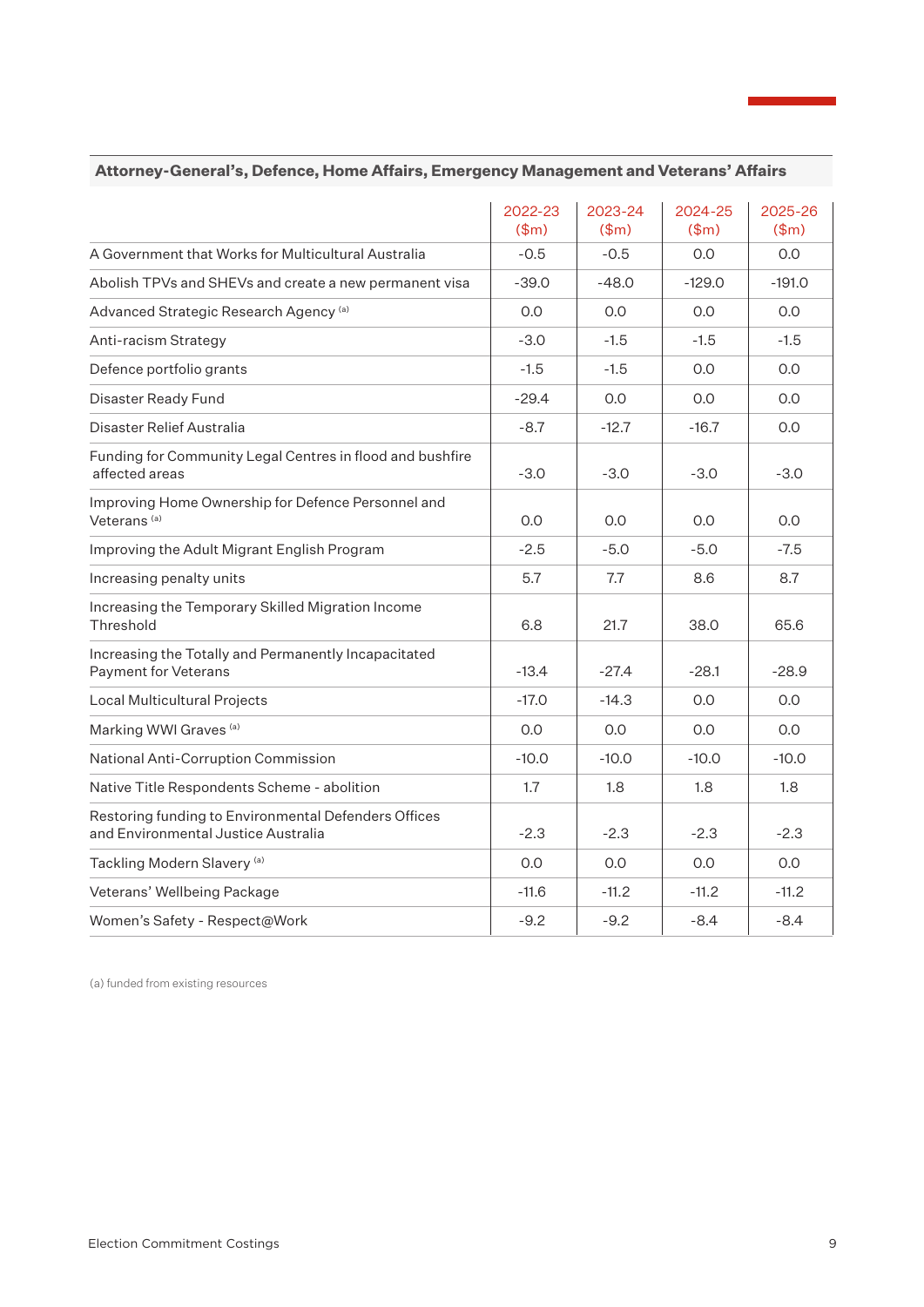|                                                            | 2022-23                     | 2023-24    | 2024-25    | 2025-26    |
|------------------------------------------------------------|-----------------------------|------------|------------|------------|
|                                                            | $$\mathsf{(}}\mathsf{Sm}$)$ | \$m\$      | \$m\$      | \$m\$      |
| 20,000 More University Places                              | $-96.1$                     | $-156.7$   | $-153.8$   | $-117.2$   |
| <b>Abolish PaTH Internships</b>                            | 3.1                         | 6.7        | 6.3        | 6.4        |
| Australian Skills Guarantee                                | 0.0                         | 0.0        | 0.0        | 0.0        |
| <b>Cheaper Child Care</b>                                  | $-6.0$                      | $-1,523.8$ | $-1,710.8$ | $-1,832.6$ |
| <b>Community Language Schools</b>                          | $-5.0$                      | $-5.0$     | $-5.0$     | 0.0        |
| <b>Consent and Respectful Relationships Education</b>      | $-3.5$                      | $-14.7$    | $-22.4$    | $-20.5$    |
| Ending the 10% upfront fee discount                        | 19.6                        | 40.0       | 41.7       | 43.4       |
| Fee-Free TAFE                                              | $-112.1$                    | $-229.9$   | $-237.9$   | $-216.5$   |
| Fix Teacher Shortages and Stop the Slide in School Results | $-17.2$                     | $-34.5$    | $-47.3$    | $-53.2$    |
| Helping Families Learn and Grow with Playgroups            | $-2.5$                      | $-3.5$     | $-3.5$     | $-1.5$     |
| Safe Kids are eSmart Kids (a)                              | 0.0                         | 0.0        | 0.0        | 0.0        |
| Schools Upgrade Fund                                       | $-144.0$                    | $-94.0$    | 0.0        | 0.0        |
| Startup Year                                               | $-1.7$                      | $-3.6$     | $-4.3$     | $-5.0$     |
| <b>Student Wellbeing Boost</b>                             | $-201.5$                    | 0.0        | 0.0        | 0.0        |
| TAFE Technology Fund                                       | $-25.0$                     | $-25.0$    | 0.0        | O.O        |
| Y Career Agency                                            | $-15.2$                     | 0.0        | 0.0        | O.O        |

#### **Child Care, Education, Skills, Training and Youth**

÷

(a) funded from existing resources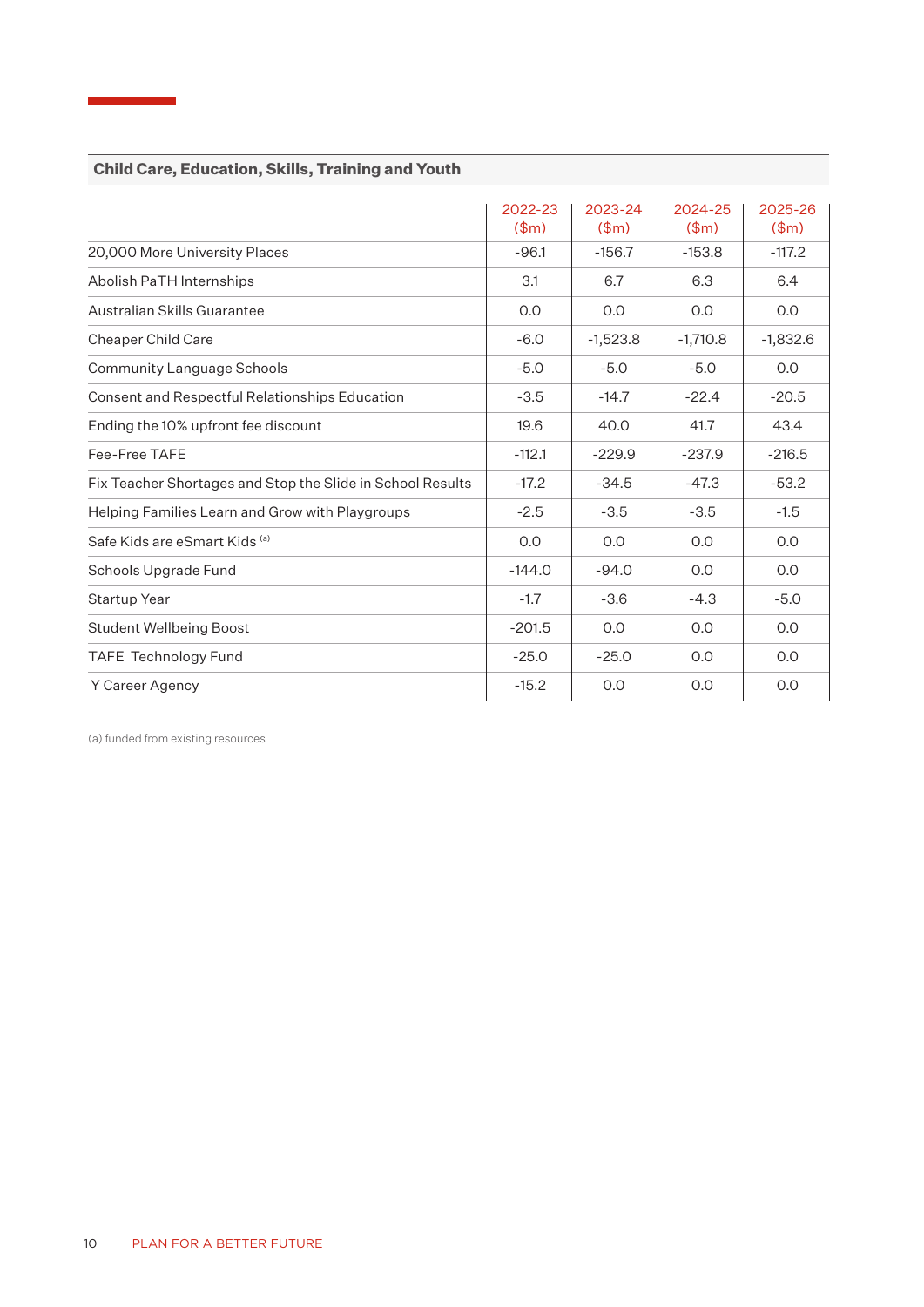#### **Climate Change and Energy**

|                                                                    | 2022-23<br>\$m\$ | 2023-24<br>\$m\$ | 2024-25<br>\$m\$ | 2025-26<br>(\$m) |
|--------------------------------------------------------------------|------------------|------------------|------------------|------------------|
| Driving the Nation                                                 | $-11.4$          | $-9.7$           | $-59.2$          | $-59.1$          |
| Energy Efficiency grants for SMEs                                  | $-20.0$          | $-40.0$          | 0.0              | 0.0              |
| Ensuring Certainty for Kurri Kurri                                 | $-3.5$           | $-11.0$          | 18.6             | 53.0             |
| New Energy Skills Program                                          | $-5.4$           | $-5.3$           | 0.0              | 0.0              |
| New Energy Apprenticeships                                         | $-5.4$           | $-10.5$          | $-15.5$          | $-20.6$          |
| Powering Australia - Community Batteries for<br>Household Solar    | $-52.5$          | $-51.3$          | $-51.3$          | $-51.3$          |
| Powering Australia - Commonwealth fleet leases                     | $-1.3$           | $-3.1$           | $-5.2$           | $-6.3$           |
| Powering Australia - Development of Australia's<br>Seaweed Farming | $-4.0$           | $-4.0$           | 0.0              | 0.0              |
| Powering Australia - Electric Car Discount                         | $-54.3$          | $-81.2$          | $-104.7$         | $-148.1$         |
| Powering Australia - Real World Vehicle Testing                    | $-0.2$           | $-0.3$           | $-3.5$           | $-3.5$           |
| Powering Australia - Rewiring the Nation                           | $-7.0$           | $-34.0$          | $-92.0$          | $-174.0$         |
| Powering Australia - Solar Banks                                   | $-25.0$          | $-25.0$          | $-25.0$          | $-25.0$          |
| Townsville Hydrogen Hub                                            | $-17.5$          | $-17.5$          | $-17.5$          | $-17.5$          |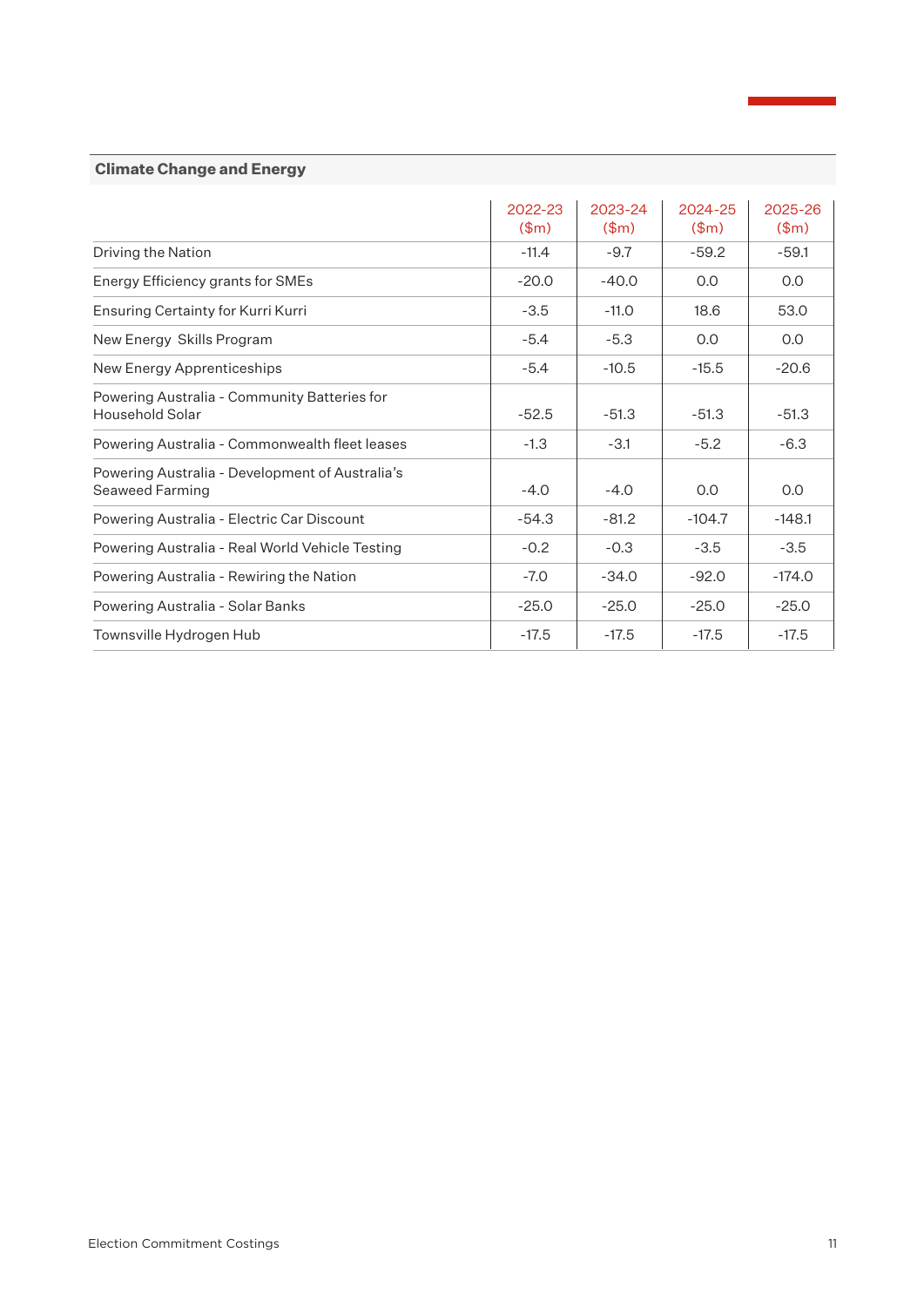|                                                                          | 2022-23<br>\$m\$ | 2023-24<br>\$m\$ | 2024-25<br>\$m\$ | 2025-26<br>(\$m) |
|--------------------------------------------------------------------------|------------------|------------------|------------------|------------------|
| A Better Funded ABC                                                      | $-20.9$          | $-20.9$          | $-20.9$          | $-20.9$          |
| ABC/Double J Radio - feasibility study                                   | $-0.5$           | 0.0              | O.O              | 0.0              |
| Abolish the Australian 5G Innovation Initiative                          | 8.9              | 8.6              | 4.5              | 0.0              |
| Better Connectivity for Rural and Regional Australia Plan <sup>(a)</sup> | 0.0              | 0.0              | O.O              | 0.0              |
| Boost Fibre and Fast-Track the NBN Repair Job <sup>(b)</sup>             | 0.0              | 0.0              | O.O              | 0.0              |
| Five-year funding terms for National Broadcasters                        | 0.0              | 0.0              | O.O              | 0.0              |
| Improving Mobile Coverage                                                | $-15.0$          | $-15.0$          | $-10.0$          | 0.0              |
| SBS Relocation Feasibility Study (c)                                     | 0.0              | 0.0              | O.O              | 0.0              |
| <b>Supporting Community Broadcasting</b>                                 | 0.0              | $-4.0$           | $-4.0$           | $-4.0$           |
| Supporting Regional and Local Newspapers                                 | $-12.5$          | $-2.5$           | O.O              | 0.0              |

(a) funding reprioritised from existing government measure

(b) financing mechanism to be developed in consultation with NBNCo

(c) funded from within existing resources

|                                                                          | 2022-23<br>\$m\$ | 2023-24<br>\$m\$ | 2024-25<br>\$m\$ | 2025-26<br>\$m\$ |
|--------------------------------------------------------------------------|------------------|------------------|------------------|------------------|
| Abolish the Cashless Debit Card (a)                                      | 0.0              | 0.0              | O.O              | 0.0              |
| Assistance Dogs Australia                                                | $-2.0$           | 0.0              | O.O              | 0.0              |
| Freezing Deeming Rates for Two Years                                     | 0.0              | O.O              | O.O              | 0.0              |
| Incentivising Pensioners to Downsize                                     | $-9.3$           | $-17.9$          | $-16.7$          | $-17.6$          |
| Lifting the income threshold for the Commonwealth<br>Seniors Health Card | $-16.4$          | $-16.7$          | $-18.1$          | $-19.3$          |
| National Autism Strategy                                                 | $-5.3$           | 0.0              | 0.0              | 0.0              |
| Plan for the NDIS                                                        | $-8.3$           | $-8.3$           | $-8.3$           | $-8.3$           |
| Robodebt Royal Commission                                                | $-30.0$          | 0.0              | 0.0              | 0.0              |
| Save Our Centrelink                                                      | $-0.6$           | $-0.6$           | $-0.6$           | $-0.6$           |
| Women's Safety - 500 new community workers                               | $-19.3$          | $-38.3$          | $-49.4$          | $-50.8$          |

#### **Families, Social Services, NDIS and Government Services**

(a) no financial implications due to commercial-in-confidence sensitivities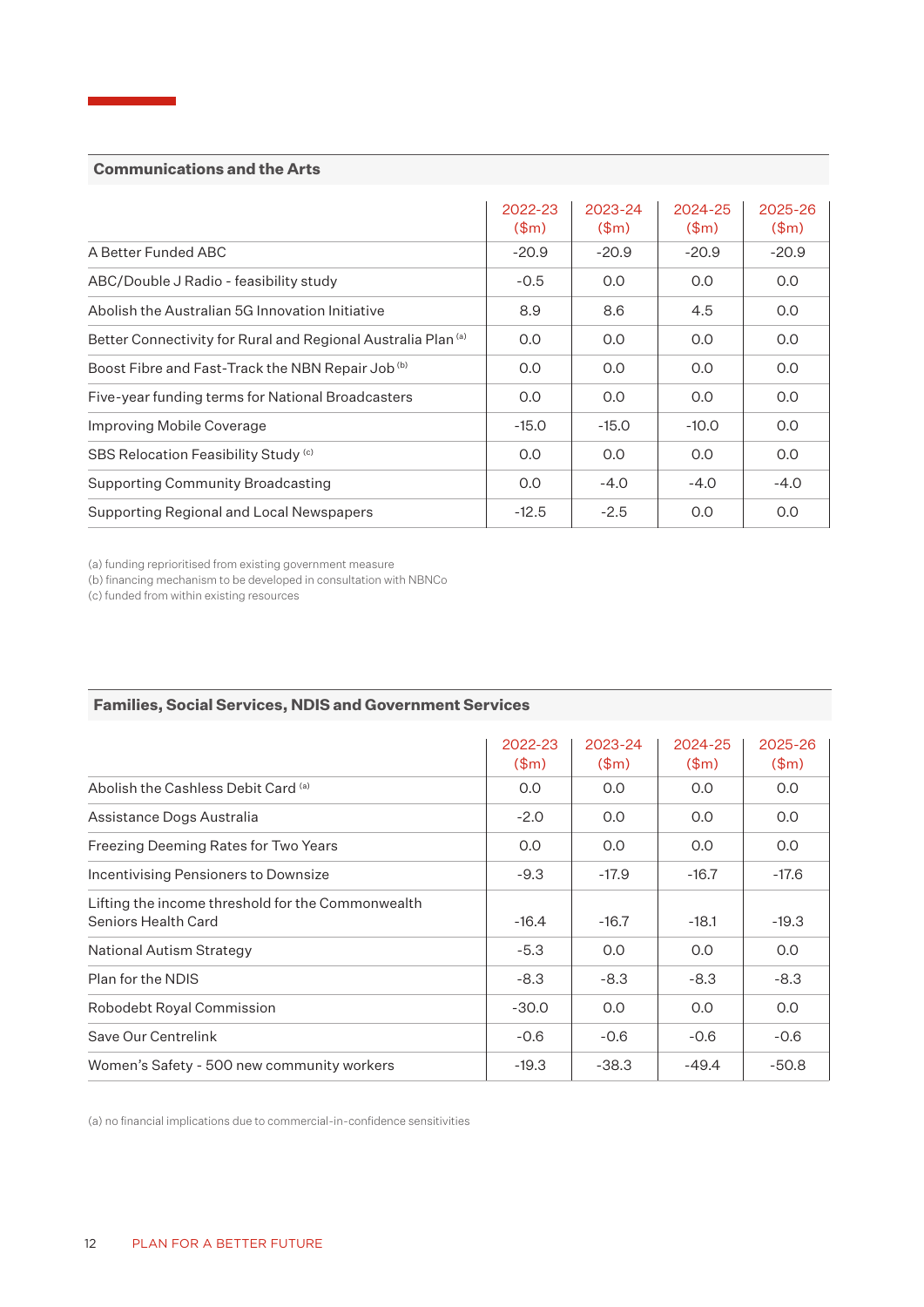#### **First Nations**

|                                                                                      | 2022-23<br>$(\text{3m})$ | 2023-24<br>\$m\$ | 2024-25<br>\$m\$ | 2025-26<br>(\$m) |
|--------------------------------------------------------------------------------------|--------------------------|------------------|------------------|------------------|
| Doubling Indigenous Rangers and increasing funding for<br>Indigenous Protected Areas | 0.0                      | $-10.0$          | $-10.0$          | $-10.0$          |
| First Nations Foreign Policy <sup>(a)</sup>                                          | 0.0                      | 0.0              | 0.0              | 0.0              |
| <b>First Nations Justice</b>                                                         | $-15.0$                  | $-28.1$          | $-28.1$          | $-28.1$          |
| Implementing the Uluru Statement from the Heart                                      | $-7.1$                   | $-13.7$          | $-6.9$           | 0.0              |
| Restoring Funding for Homelands                                                      | $-100.0$                 | 0.0              | 0.0              | 0.0              |
| Strengthening First Nations Health                                                   | $-22.9$                  | $-23.4$          | $-25.4$          | $-27.7$          |
| Teaching First Nations Languages in Schools                                          | $-2.0$                   | $-6.0$           | $-6.0$           | 0.0              |

(a) funded from within existing resources

#### **Foreign Affairs and Trade**

|                                                               | 2022-23<br>\$m\$ | 2023-24<br>\$m\$ | 2024-25<br>\$m\$ | $2025 - 26$<br>\$m\$ |
|---------------------------------------------------------------|------------------|------------------|------------------|----------------------|
| Australia Pacific Defence School (a)                          | 0.0              | 0.0              | 0.0              | 0.0                  |
| Boosting Australian Development Assistance to the Pacific     | $-96.4$          | $-115.8$         | $-153.8$         | $-172.2$             |
| Boosting Support for Pacific Maritime Security <sup>(a)</sup> | 0.0              | 0.0              | O.O              | 0.0                  |
| Boosting the Australian NGO Cooperation Program               | $-7.4$           | $-7.4$           | $-8.4$           | $-8.4$               |
| Deepening Australia's Engagement with Southeast Asia          | $-84.1$          | $-102.5$         | $-138.4$         | $-156.8$             |
| Expanding the Pacific Labour Scheme                           | 0.4              | 6.0              | 9.8              | 13.4                 |
| Indo-Pacific Broadcasting <sup>(a)</sup>                      | 0.0              | 0.0              | O.O              | O.O                  |
| Reforming the Seasonal Worker Program <sup>(b)</sup>          | 0.0              | 0.0              | 0.0              | 0.0                  |
| Supporting Australian Tourism and Travel                      | $-24.0$          | $-24.0$          | 0.0              | 0.0                  |
| Trade Diversification Plan (a)                                | 0.0              | 0.0              | O.O              | O.O                  |

(a) funded from within existing resources (b) cost neutral policy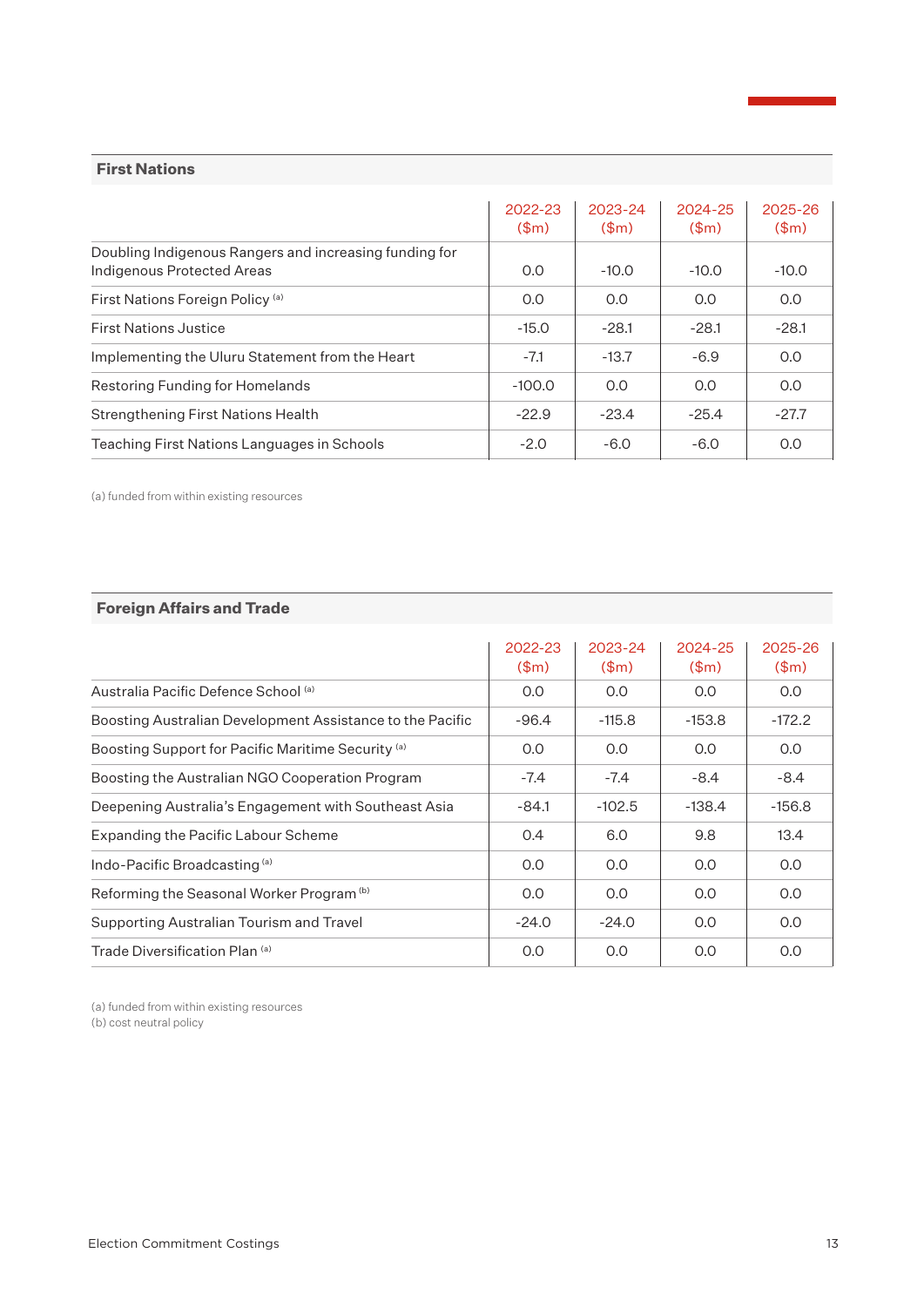#### **Health and Aged Care**

÷

|                                                                                              | 2022-23<br>\$m\$ | 2023-24<br>\$m\$ | 2024-25<br>(\$m) | 2025-26<br>\$m\$ |
|----------------------------------------------------------------------------------------------|------------------|------------------|------------------|------------------|
| Assistance for IVF                                                                           | $-13.3$          | $-13.3$          | $-13.3$          | $-13.3$          |
| Australian Centre for Disease Control (a)                                                    | 0.0              | 0.0              | 0.0              | 0.0              |
| <b>Bentley Surgicentre</b>                                                                   | 0.0              | $-0.6$           | $-15.0$          | $-17.5$          |
| Comprehensive Cancer Centre in Adelaide                                                      | $-20.0$          | $-15.0$          | $-15.0$          | $-13.5$          |
| Comprehensive Cancer Centre in Brisbane                                                      | $-2.0$           | $-13.0$          | $-80.0$          | $-90.0$          |
| Cutting the PBS General Co-payment to \$30                                                   | $-104.3$         | $-212.0$         | $-220.0$         | $-229.0$         |
| <b>Expanding Newborn Screening</b>                                                           | $-8.6$           | $-9.3$           | $-9.5$           | $-9.8$           |
| Expansion of the Continuous Glucose Monitoring initiative<br>for people with Type 1 Diabetes | $-57.8$          | $-64.7$          | $-71.8$          | $-78.9$          |
| Fixing the Aged Care Crisis                                                                  | $-11.4$          | $-160.8$         | $-982.2$         | $-1,344.4$       |
| <b>Flinders Medical Centre</b>                                                               | $-3.0$           | $-7.5$           | $-20.0$          | $-50.0$          |
| Local Health Investments                                                                     | $-10.6$          | $-8.0$           | $-10.8$          | $-5.8$           |
| More access to MRIs                                                                          | $-3.5$           | $-3.5$           | $-3.5$           | $-3.5$           |
| National Melanoma Nurse Network                                                              | $-1.7$           | $-3.3$           | $-4.7$           | $-5.2$           |
| National Nurse and Midwife Health Support Service                                            | $-3.1$           | $-6.4$           | $-6.6$           | $-6.8$           |
| Renewing Australia's efforts to end the HIV pandemic                                         | $-2.6$           | $-1.4$           | $-1.4$           | $-1.4$           |
| Restoring Regional Mental Telehealth Services                                                | $-6.9$           | $-7.5$           | $-8.3$           | $-9.1$           |
| Rural and Regional Health                                                                    | $-19.5$          | $-39.8$          | $-44.1$          | $-44.7$          |
| Rural Health and Medical Training for Far North Queensland                                   | $-3.4$           | $-6.3$           | $-7.1$           | $-8.2$           |
| <b>Shepherd Centres</b>                                                                      | $-3.9$           | $-1.9$           | $-0.8$           | 0.0              |
| Sport4All                                                                                    | $-3.4$           | $-2.7$           | $-2.3$           | $-1.9$           |
| Stay Afloat                                                                                  | $-0.8$           | $-0.8$           | 0.0              | 0.0              |
| <b>Strengthening Medicare Fund</b>                                                           | 0.0              | $-250.0$         | $-250.0$         | $-250.0$         |
| Strengthening Medicare GP Grants                                                             | $-198.0$         | $-22.0$          | 0.0              | 0.0              |
| Surf Life Saving Clubs                                                                       | $-1.6$           | $-1.6$           | $-1.6$           | 0.0              |
| Telehealth Nurse Program - Patient Pathways                                                  | $-0.8$           | $-0.8$           | $-0.8$           | 0.0              |
| <b>Urgent Care Clinics</b>                                                                   | 0.0              | $-54.2$          | $-40.7$          | $-40.7$          |

(a) design to be determined in consultation with States and Territories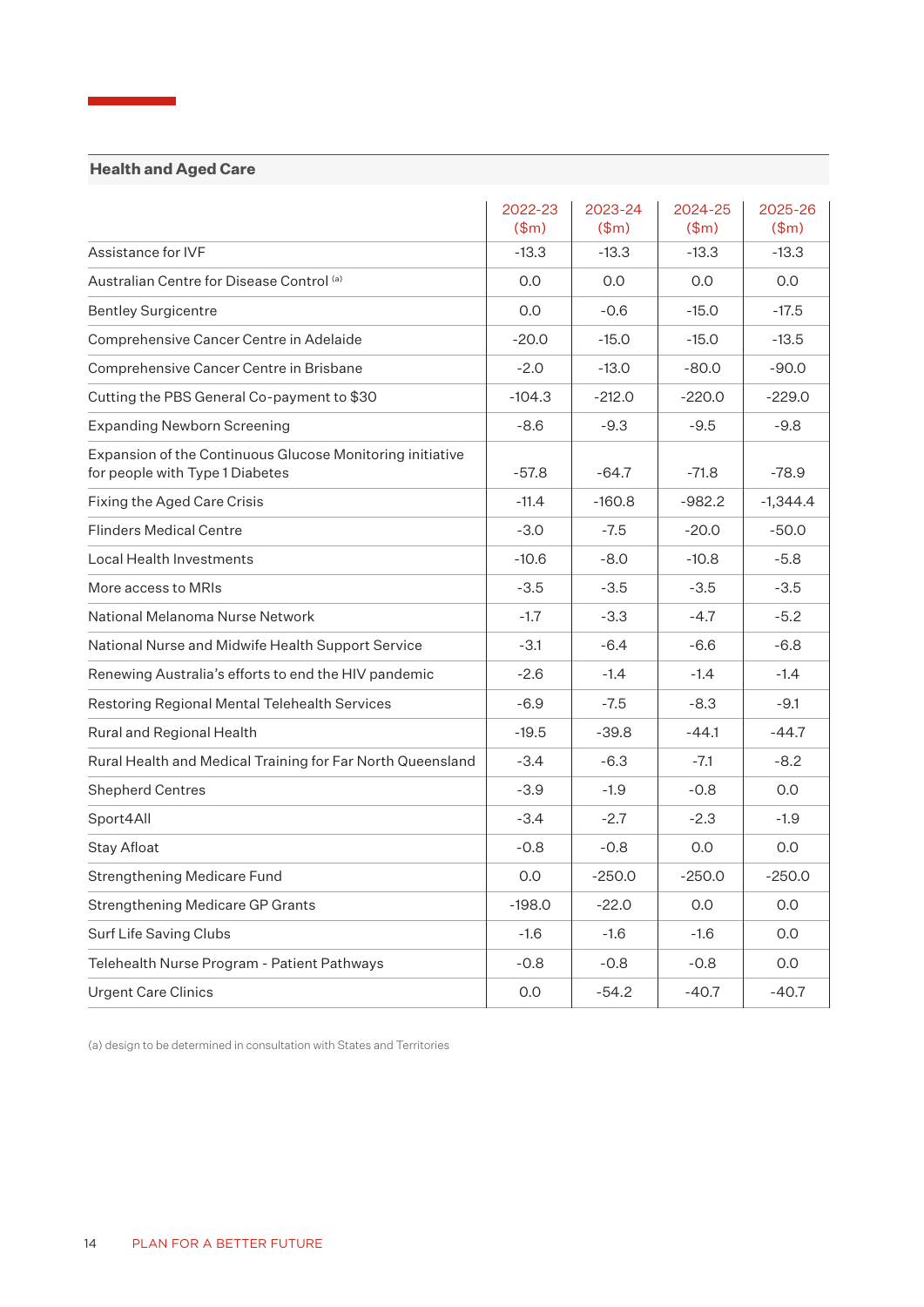#### **Infrastructure**

|                                                                           | 2022-23<br>\$m\$ | 2023-24<br>\$m\$ | 2024-25<br>\$m\$ | 2025-26<br>\$m\$ |
|---------------------------------------------------------------------------|------------------|------------------|------------------|------------------|
| Infrastructure Projects                                                   | $-6.2$           | $-8.4$           | $-116.1$         | $-236.5$         |
| Local Community, Sport and Infrastructure Projects                        | $-86.6$          | $-104.8$         | $-75.0$          | 0.0              |
| National Rail Manufacturing Plan                                          | $-2.0$           | $-4.0$           | $-4.0$           | $-4.0$           |
| Reduce uncommitted funding in the Community<br>Development Grants Program | 25.0             | 240.0            | 85.0             | 0.0              |
| Regionalisation Fund - abolish                                            | 50.0             | 100.0            | 120.0            | 130.0            |

| <b>Secure Jobs and Industry</b>                                                |                  |                  |                  |                  |
|--------------------------------------------------------------------------------|------------------|------------------|------------------|------------------|
|                                                                                | 2022-23<br>\$m\$ | 2023-24<br>\$m\$ | 2024-25<br>\$m\$ | 2025-26<br>\$m\$ |
| Abolish the ABCC                                                               | 28.0             | 35.9             | 36.2             | 36.6             |
| Australian Jobs Summit and White Paper on the<br>Labour Market (a)             | 0.0              | 0.0              | 0.0              | 0.0              |
| Australian Made Batteries Plan                                                 | $-3.1$           | $-6.9$           | $-2.1$           | $-2.2$           |
| Closing the Gender Pay Gap - Fair Pay for Working Women                        | $-2.1$           | $-2.1$           | $-2.1$           | $-2.1$           |
| Entrepreneurs Program - reduce uncommitted funding                             | 0.0              | 0.0              | 96.0             | 101.7            |
| Jobs and Skills Australia <sup>(b)</sup>                                       | 0.0              | 0.0              | 0.0              | 0.0              |
| Local Industry Grants                                                          | $-87.1$          | $-41.5$          | $-10.0$          | $-10.0$          |
| National Reconstruction Fund                                                   | 6.8              | 26.2             | 49.5             | 73.4             |
| Paid Domestic Violence Leave (a)                                               | 0.0              | 0.0              | 0.0              | 0.0              |
| Reprioritising unallocated funding from the Modern<br>Manufacturing Initiative | 75.3             | 73.3             | 0.0              | O.O              |
| Supporting Australia's Textile, Clothing and Footwear Industry                 | $-2.0$           | $-2.0$           | $-2.0$           | $-2.0$           |
| Transfer functions of the ROC to the FWC (c)                                   | O.O              | 0.0              | 0.0              | O.O              |

(a) funded from within existing resources

(b) funded from National Skills Commission

(c) cost neutral policy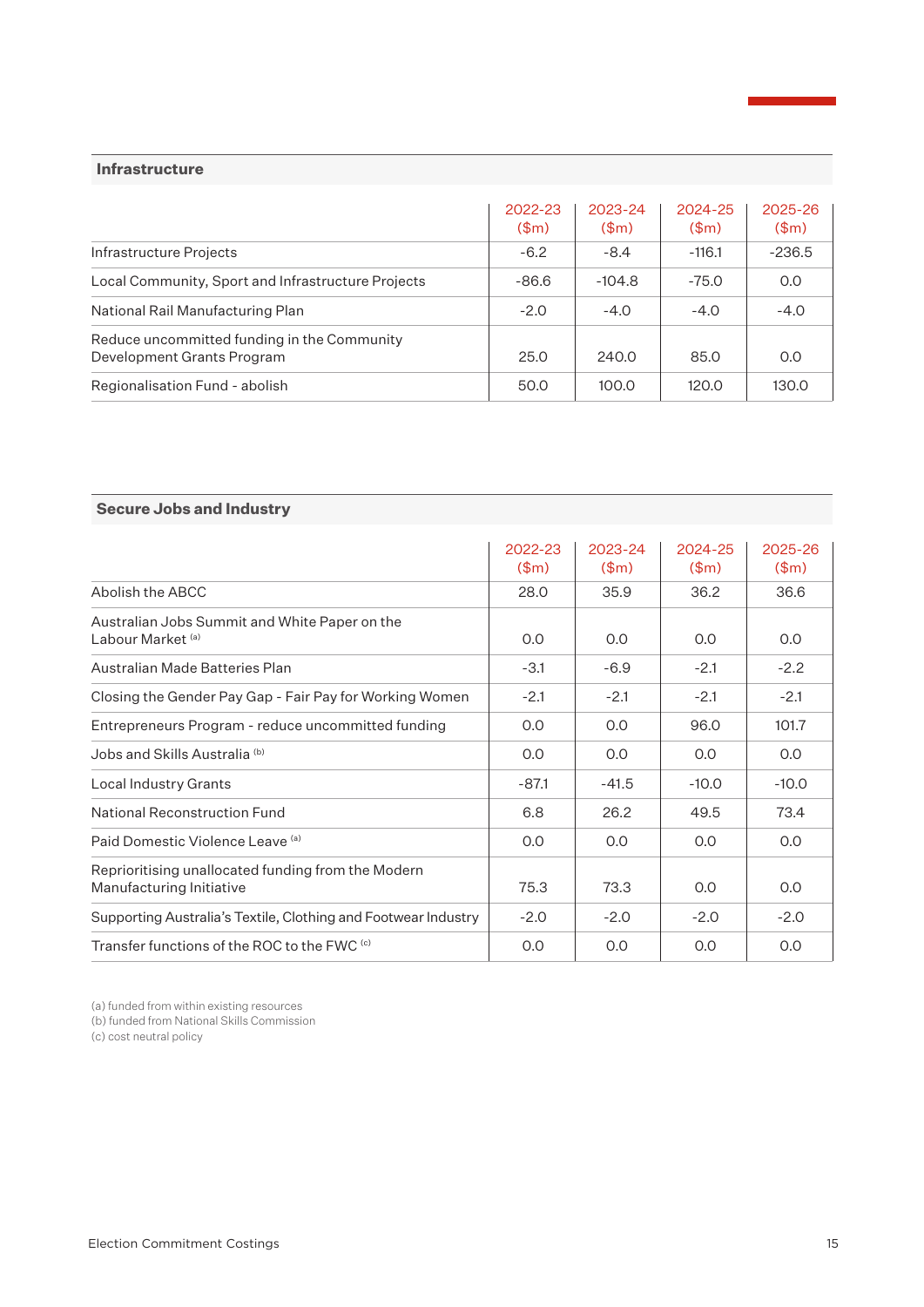|                                                                                    | 2022-23<br>\$m\$ | 2023-24<br>\$m\$ | 2024-25<br>\$m\$ | 2025-26<br>\$m\$ |
|------------------------------------------------------------------------------------|------------------|------------------|------------------|------------------|
| Buy Australian Plan (a)                                                            | 0.0              | 0.0              | 0.0              | 0.0              |
| Extend and boost existing ATO programs                                             | 90.0             | 584.3            | 1,017.9          | 1,390.5          |
| <b>Fighting Online Scams</b>                                                       | $-2.0$           | 0.0              | 0.0              | 0.0              |
| Help to Buy                                                                        | $-20.9$          | $-54.9$          | $-101.9$         | $-151.0$         |
| Housing Australia and the National Housing Supply and<br>Affordability Council (a) | 0.0              | 0.0              | 0.0              | 0.0              |
| Housing Australia Future Fund                                                      | $-0.3$           | $-0.7$           | 0.0              | 1.0              |
| Increasing FIRB Fees and Penalties                                                 | 71.6             | 121.3            | 125.0            | 127.6            |
| Plan to ensure Multinationals Pay Their Fair Share of Tax                          | 0.0              | 461.0            | 769.0            | 666.0            |
| Reinvestment in the Australian Public Service                                      | $-67.2$          | $-135.1$         | $-135.9$         | $-136.6$         |
| Savings from Advertising, Travel and Legal Expenses                                | 142.5            | 142.5            | 142.5            | 142.5            |
| Savings from External Labour                                                       | 500.0            | 666.7            | 833.3            | 1,000.0          |
| Strengthening Competition to Ease Cost of Living Pressures                         | 139.4            | 139.4            | 139.4            | 139.5            |
| Waste and Rorts Audit (a)                                                          | 0.0              | 0.0              | 0.0              | 0.0              |

#### **Treasury, Finance, Housing and the Public Service**

÷

(a) funded from within existing resources